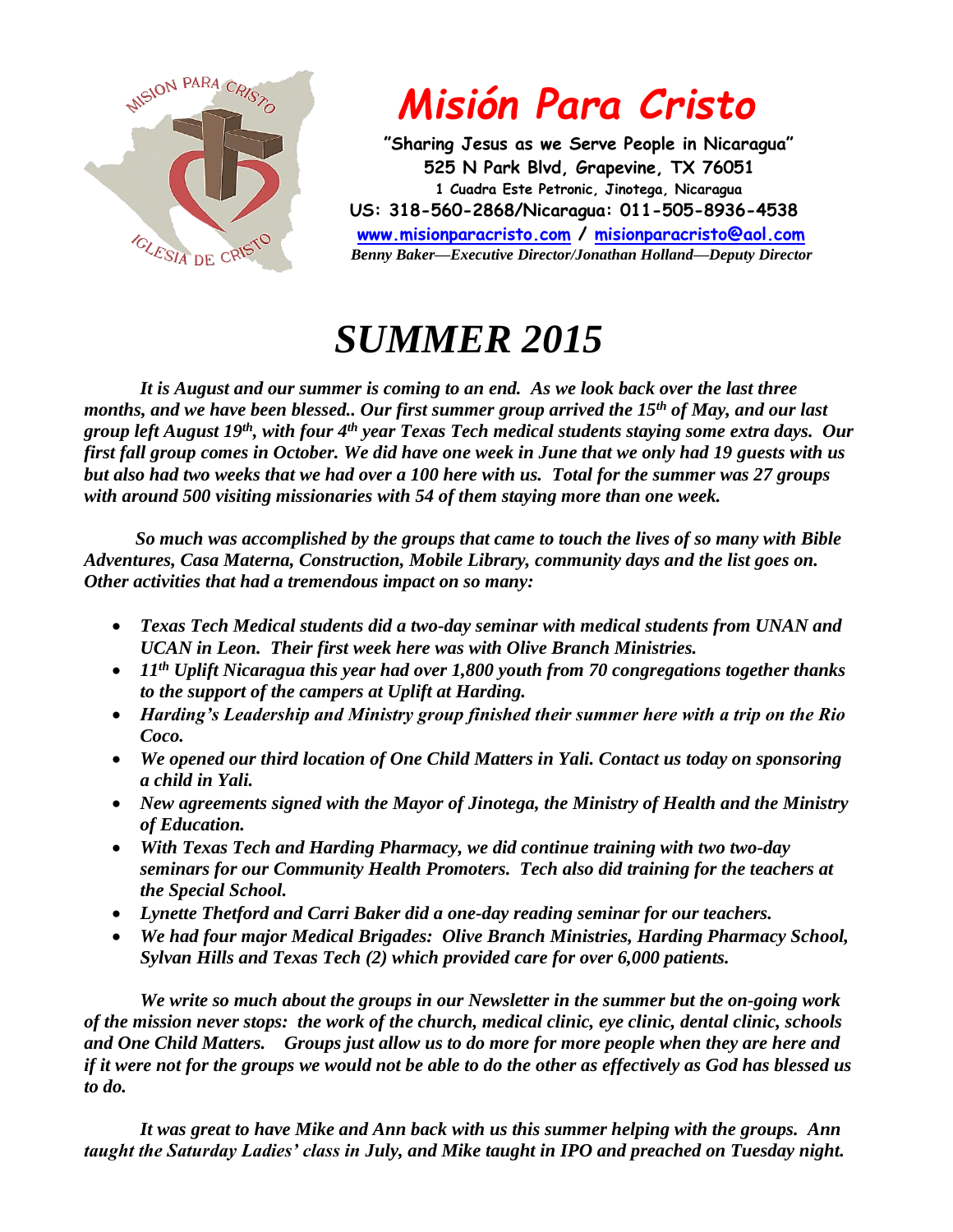*Mike will teach in IPO in August before they return to the states the first of September and will return to Nicaragua in November to help again with groups and Mike teach in IPO.*

*This summer we had four tremendous interns: Jamie Capri, Jamey Grimsley, Ben Tinsley and Logan Price. They were a blessing. Colette Price continues her great work with the mission in so many different ways, what a blessing she is to Nicaragua. She will continue to be with us until at least the end of the year.*

*Jonathan and Sheila continue their work with us and with their ministry of Sight for Sore Eyes. Jonathan recently gave the number of 5,995 children who have received eye screening that number does not include the adults they have screened and fitted for glasses. Jonathan's work with the children's Bible class in Jinotega and Apanas continues to grow. As their Bible class on Tuesday that is also helping the children to learn English. Please continue to keep their adoption process in your prayers. It is a long process with sometimes limited communication with Managua.* 

*The Henniger and Brown's work with Hope4Life continues as they are reviewing the impact (spiritually and physically) of the water filters (over 500 to date) with the individual families and communities they are working. We still all miss the Counts, who are doing well in South Carolina.*



*In August, Janice Davis returned to the states. Her work with the Casa Materna has seen that ministry grow. We are now working with seven locations: La Concordia, Pantasma, San Roman, San Rafael del Norte, Wiwili and two locations in Jinotega. Rebecca Molina, who has been working directly with Janice, will now have the responsibility of Casa Materna. Janice made her first trip to the mission with Olive Branch in August 2004. A special thanks to all that have supported Janice and her work with the Casa Materna. The church honored and said thank you to Janice with a special activity. At that activity* 

*was Janice, Donna and Dr. Patterson, these three ladies find themselves in Nicaragua with all three have family roots with Garland Street congregation in Plainview, TX. Garland Street was our oversight congregation for eight years.*

*In June, we added a new ministry staff person to the mission, Edwin's wife, Gema. Gema will be focusing on the number of different areas with the church and mission. Her ministry will work especially with Casa Materna, mothers of the children in OCM and the ladies and children that come to the clinic for Medical Care. She is a blessing.*

*The highlight of the summer for the Bakers was having with us three of our four children and seven of our nine grandchildren with us at different times this summer. That was special.*

*When the mission started in Nicaragua in 1997, the congregation in Morrilton, AR was supporting the preacher, Mario Roque, in Jinotega. The connection to Morrilton was with one of the Elders Ray King, who made his last mission trip with us to Nicaragua after Hurricane Mitch. We were blessed to have this summer for the second time his wife Dot and his daughter Karen. We are thankful for their continued support of the mission in Nicaragua.*

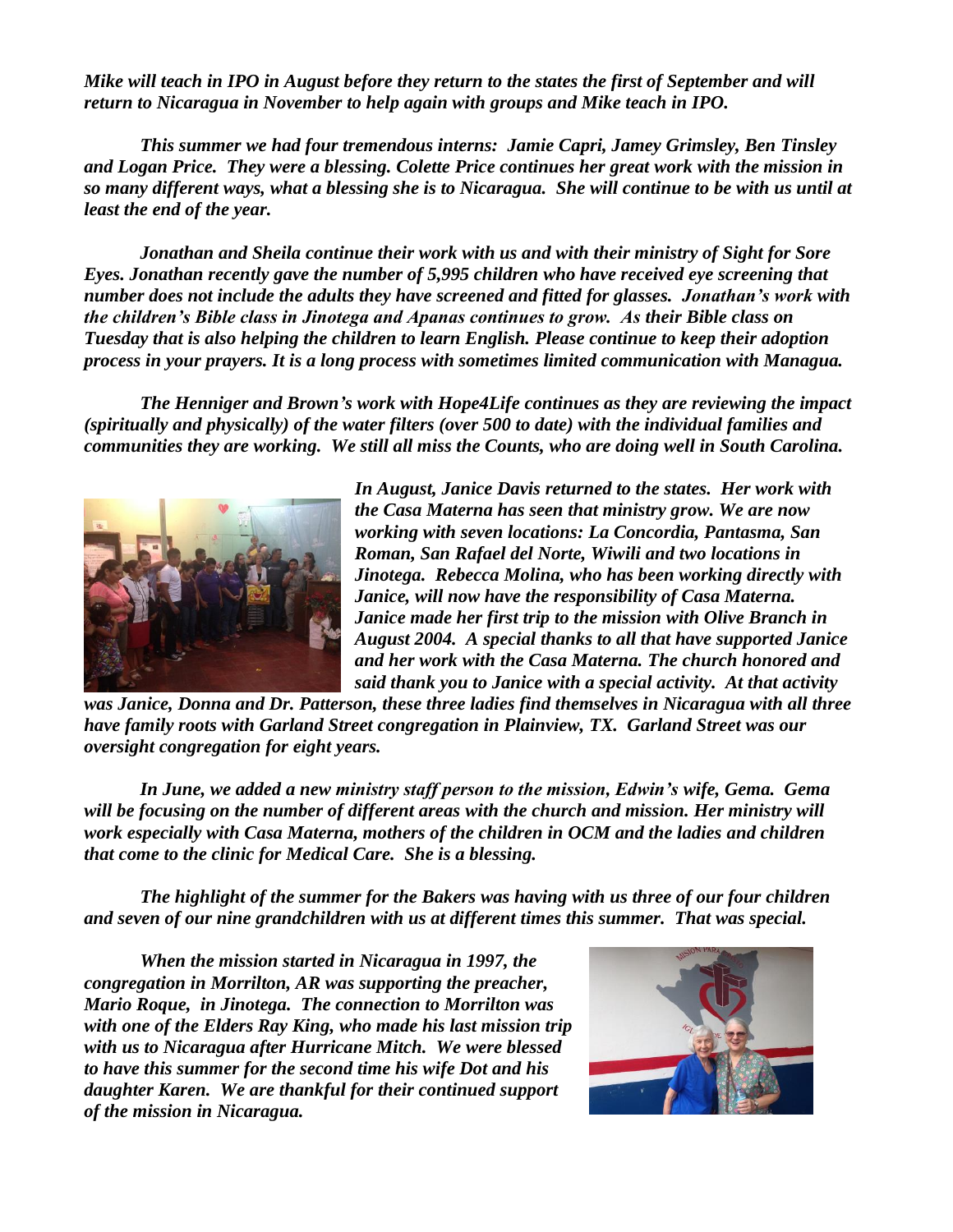

*One special occasion this summer was having with us Dr. Patti Patterson. Dr. Patterson and her husband Scott Zapalac were the founders of Olive Branch Ministries which we have been working with since 2004. Patti is also a professor at Texas Tech Health Science Center and the connecting point for the mission with Texas Tech. Her June trip here marked her 50th mission trip she has taken since 1987. With over 20 of those trip coming to Nicaragua. It was a great night of celebration and honor to Patti for her service to the Kingdom.*

We finished August with Donna being part of a Ladies Day in Texarkana on the 15<sup>tt</sup>. The *19th I returned for a six-state, three-week trip. God continues to open doors to tell of His work in Nicaragua.* 

*Over the last few years, we have talked a lot about a Specialty Medical Clinic. Thanks to the Decatur congregation we have funds available to start but have been delayed by MINSA approval. We have met with the new Minister of Health, and we have started the final steps for the approval of the clinic with his support. Please keep this in your prayers that the delays are behind us. We also meet with the Ministry of Education also discussing ways that we can better serve together. When the discussion of teaching Bible came up the delagate from MINED said that the spiritual development of the child is critical to their education. We are excited about future working with both MINSA and MINED.*



*We have started working with the National Television Program, Nicaragua Para Cristo, to provide them literature and Bibles for Distribution. The program is aired on Saturday evening at 6:00 on Claro channel 90. Part of the literature is the new World Bible School lesson that has been personalized with contact information for Nicaragua.*

*It is August, and that means Smiles-2015. Last year thanks to so many we distributed almost 13,000 Smiles to over 120 congregations, 31 school, and our two OCM locations. Brochures for es" can be found on the front page of our website. Can you help us reach our goal of 15,000 plus one for the children in 2015:*